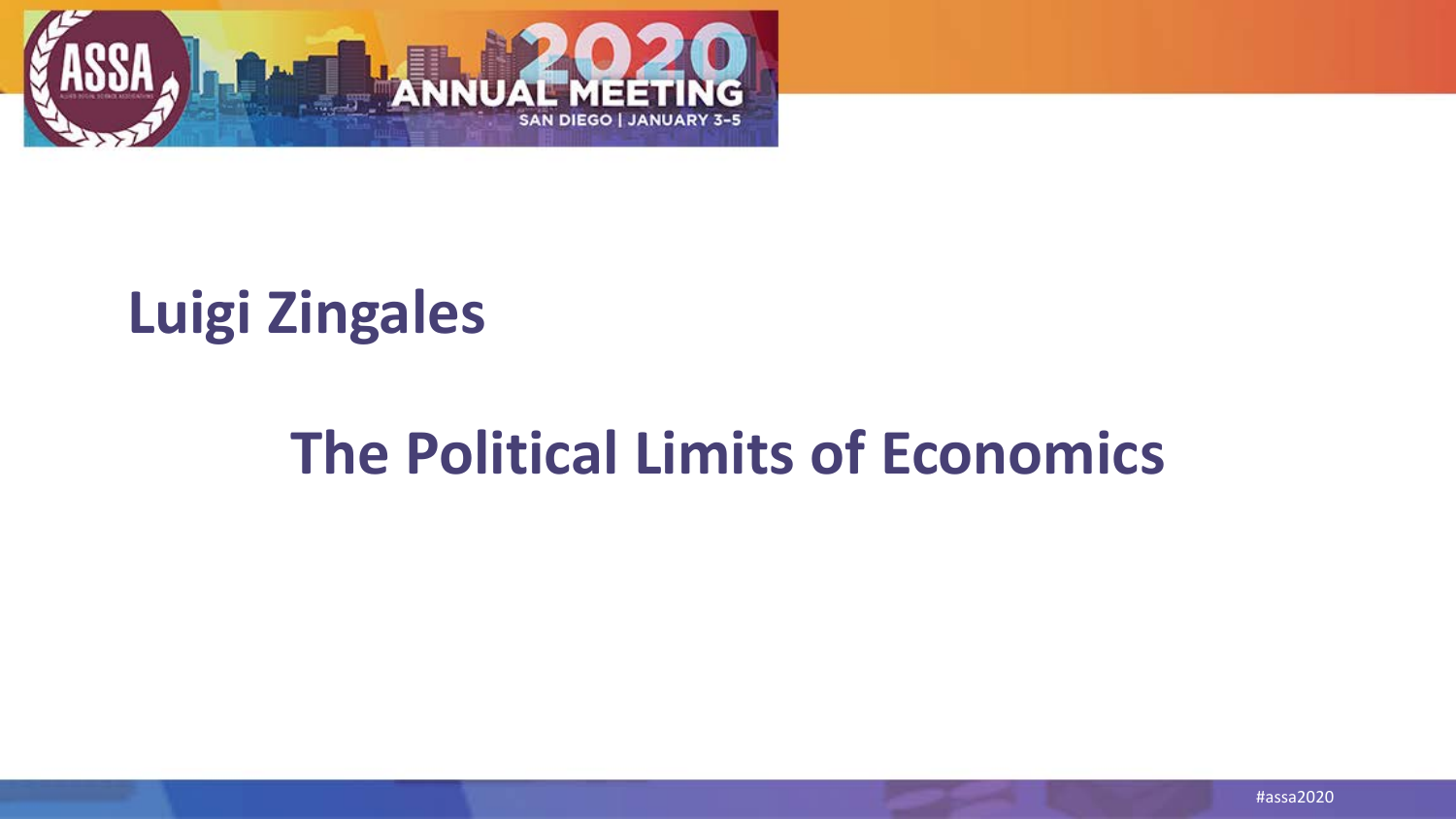

## **Question**

- •Doctors follow their patients' wishes, no matter the consequences
- •Why economists do not do the same when it comes to policy?
- •Why do we ten to insert our preferences in policy work, when our discipline says that consumers/voters know what is best for them?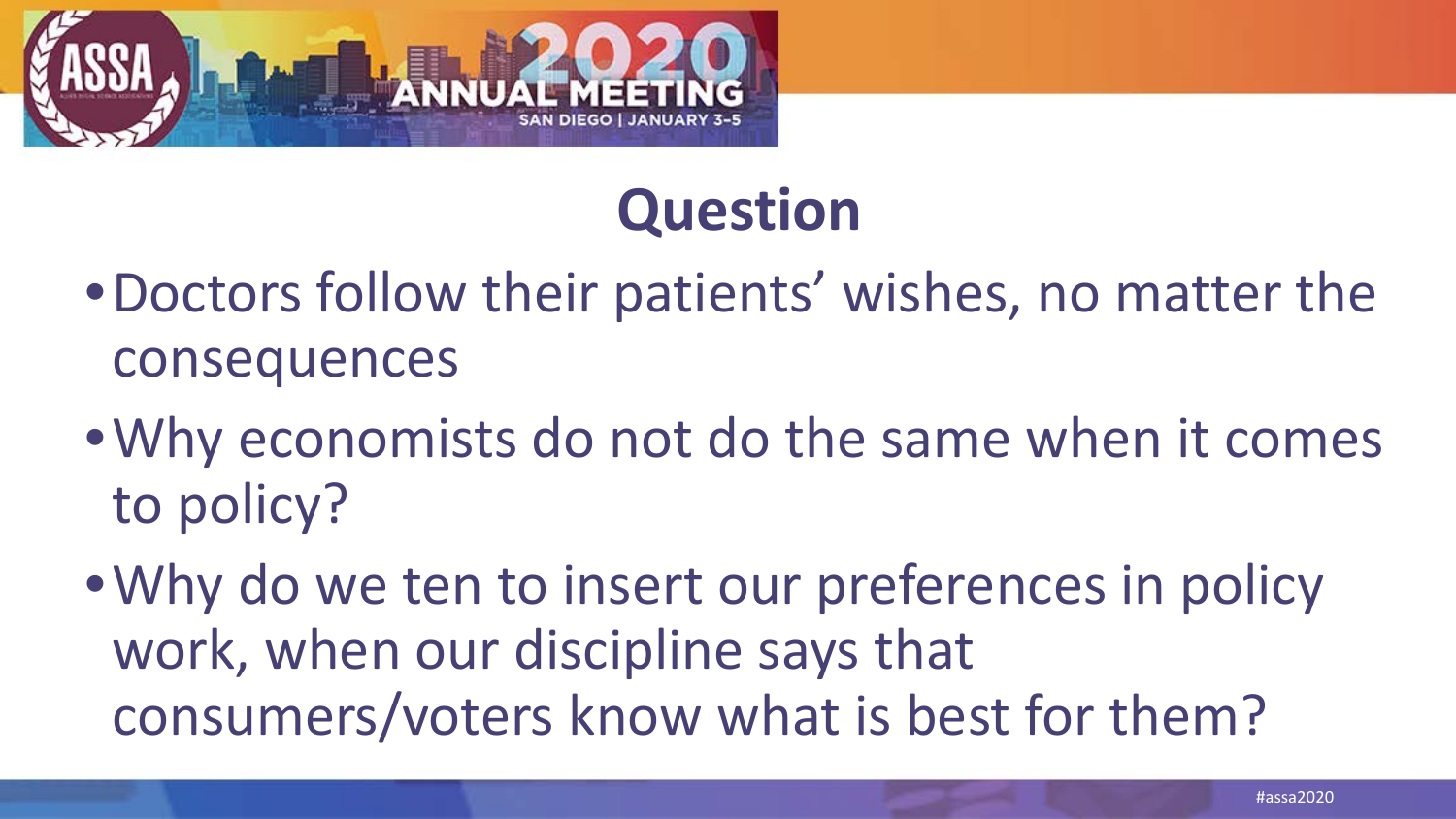

## **Political Failures**

- 1. Gruber model:
	- Voters are stupid. We need to deceive them for their own good
- 2. Blinder (1997) model:
	- Politicians are myopic
	- We have left "too many policy decisions in the realm of politics and too few in the realm of technocracy."
- 3. Time inconsistency model:
	- Voters cannot be relied to punish inconsistent politicians
	- We need a commitment mechanism
	- Let's make them as hidden as possible for the benefit of the voters
	- Prodi: "I am sure the euro will oblige us to introduce a new set of economic policy instruments. It is politically impossible to propose that now. But some day there will be a crisis and new instruments will be created."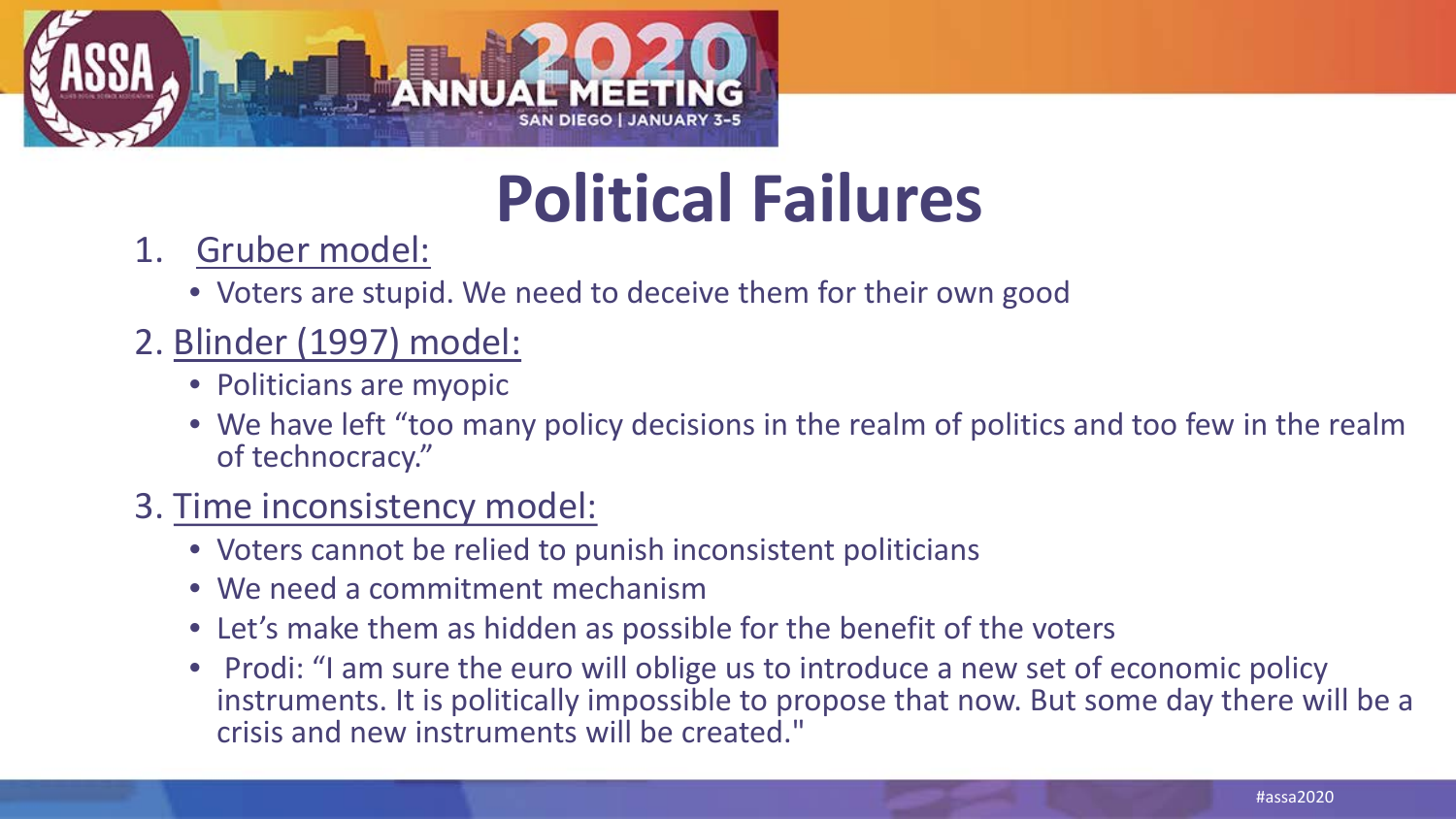

#### 4. Economic Inconsistency:

- Robinson-Patman Act introduced in 1936 and never abolished
- In the first two decades, the FTC brought 429 Robinson-Patman cases and issued 311 cease-and-desist orders. In the last two decades, it filed only one such case (Blair and DePasquale, 2014).
- Why?
	- Inconsistent with goal of Antitrust Law
	- Set by Congress?
	- No, decided by the economists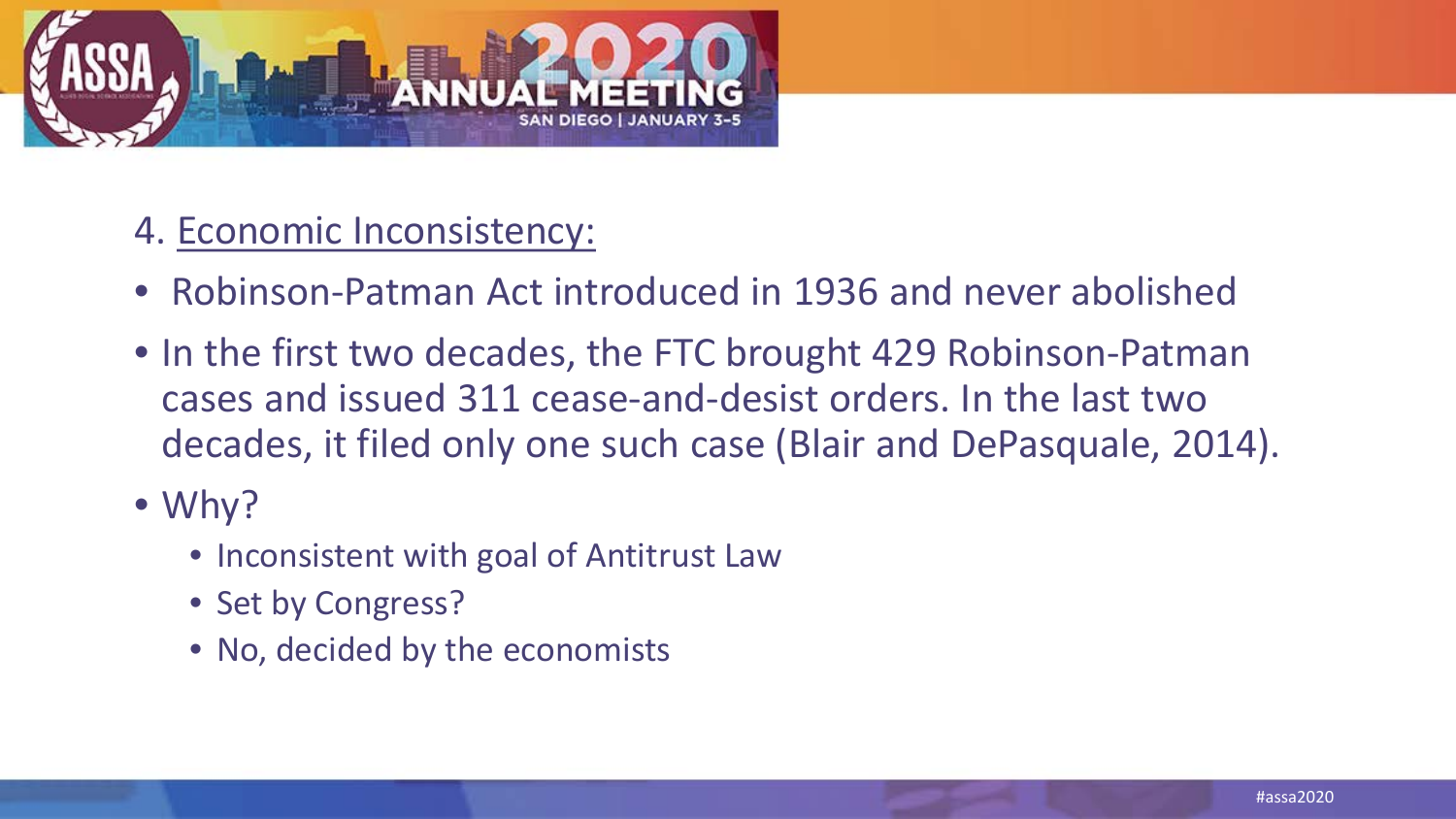

### **Nirvana Fallacy**

- Some (if not all) the political failures described above can be real
- But is the cure better than the remedy?
- Not necessarily. We need to assess
- 1. Divergence of economist's preferences from those of voters
- 2. Inefficiency due to expert failures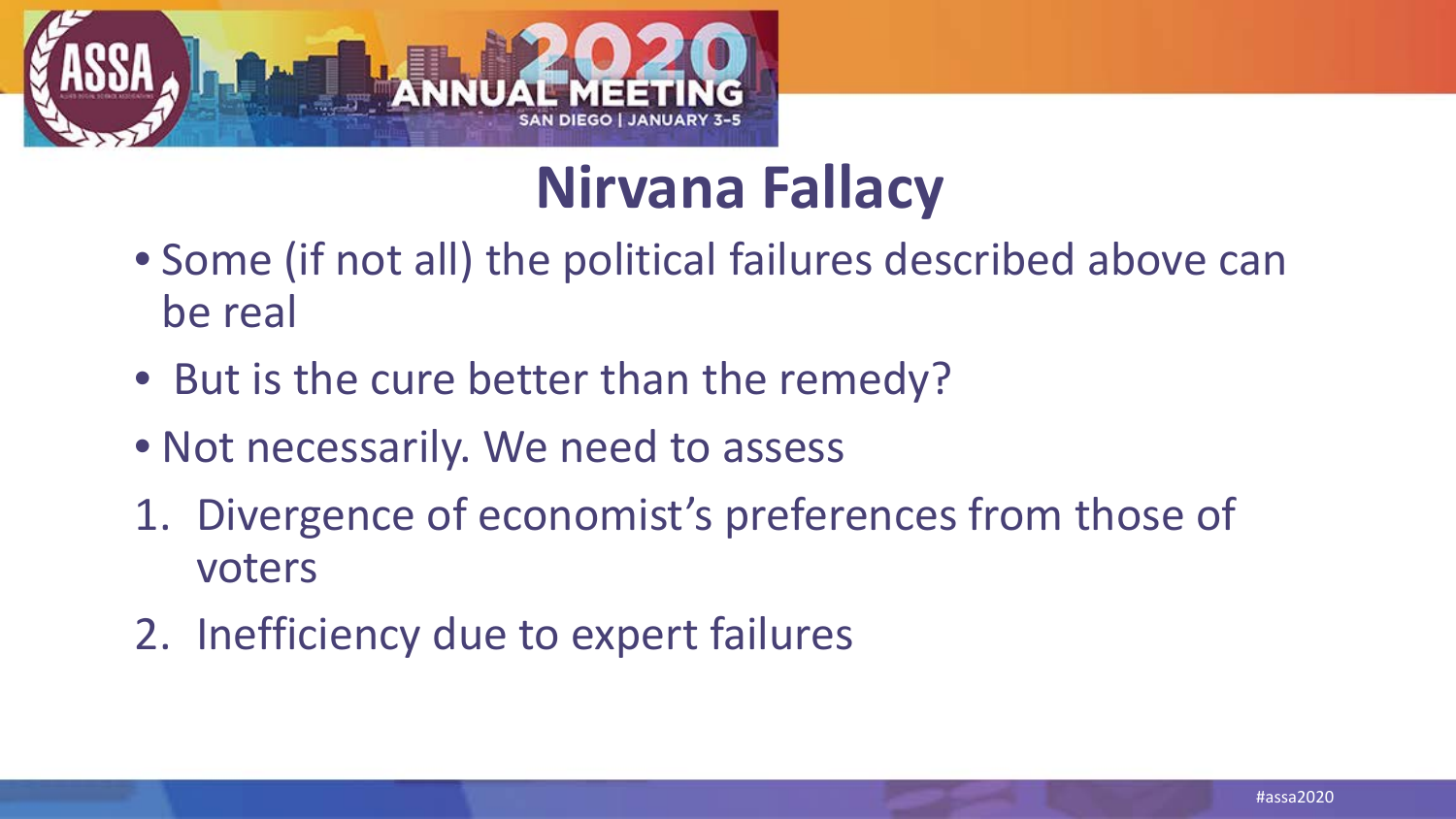

## **1. Divergence of economist's preferences**

- There appears to be both selection and treatment
	- Economists less pro-social
	- Focused only on efficiency and not on distribution
	- Economists agree among themselves most in the topics most covered in the economic literature. Yet, these are the topics on which their opinions differ most from those of average Americans.
	- For example, 95% of economists believe that "on average, citizens of the U.S. have been better off with the North American Free Trade Agreement" vs. only 46% of Americans.
	- Similarly, only 12% of economists think that "Buy American" may have a positive impact on manufacturing employment vs 76% of average Americans (Sapienza and Zingales (2013)).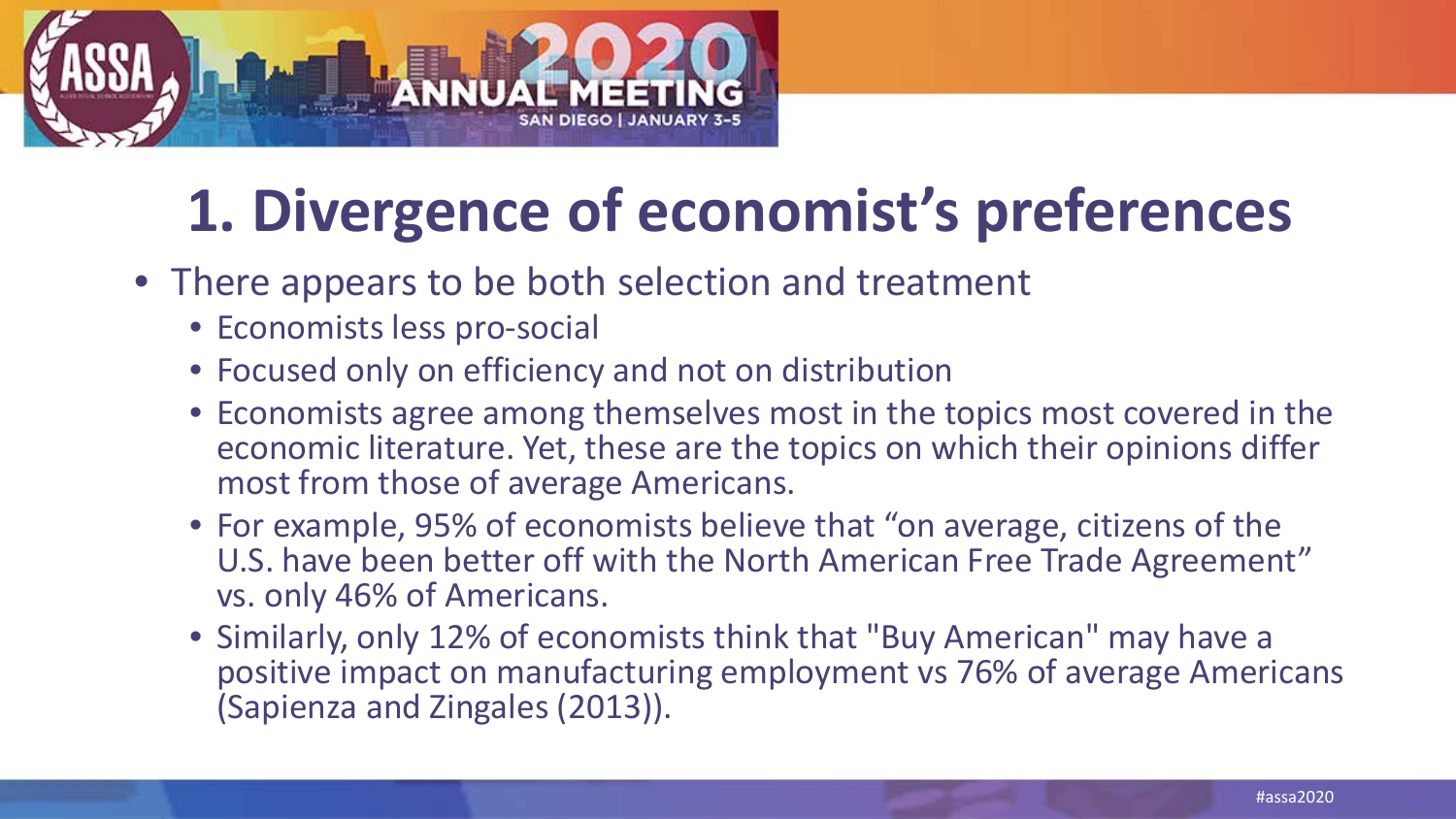

# **Not Due To Information**

- "A tax on gasoline would be a less expensive way to reduce CO2 emissions than mandatory standards for cars"
	- Economic experts 93% in favors Americans 23%
	- If you provide to average Americans the expert opinion, the answer does not change
	- "the government promises that the additional burden imposed on you by a gasoline tax would be compensated by a reduction in other taxes you pay."
	- Only 17% changed their minds.
	- Asked to explain why not, 51% says that they do not trust the government to actually rebate the extra tax revenues and 14% that they do not trust experts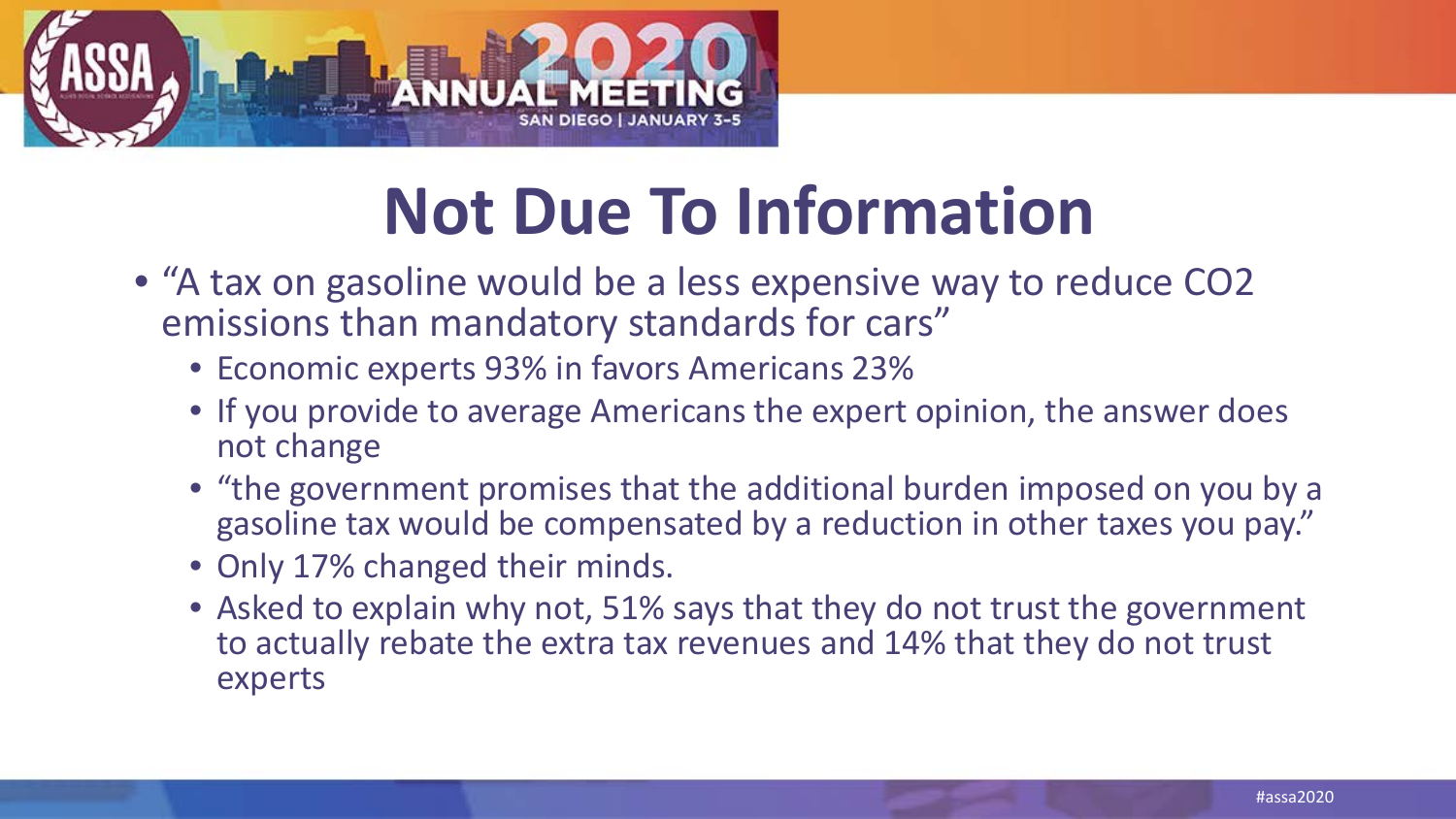

# **2. Economic Experts' Failures**

- From eugenics to the Bay of Pigs, from Chernobyl to economic development policy, history is littered with disastrous failures produced by the most famous experts (Koppl, 2018).
- Two main causes:
- Economists' Capture:
	- Economists can be captured exactly as regulators (Zingales, 2014)
- Conscious capture: as regulators who tilt their decisions to favor their future employers
- Subconscious: when only economists holding certain beliefs are chosen for certain jobs.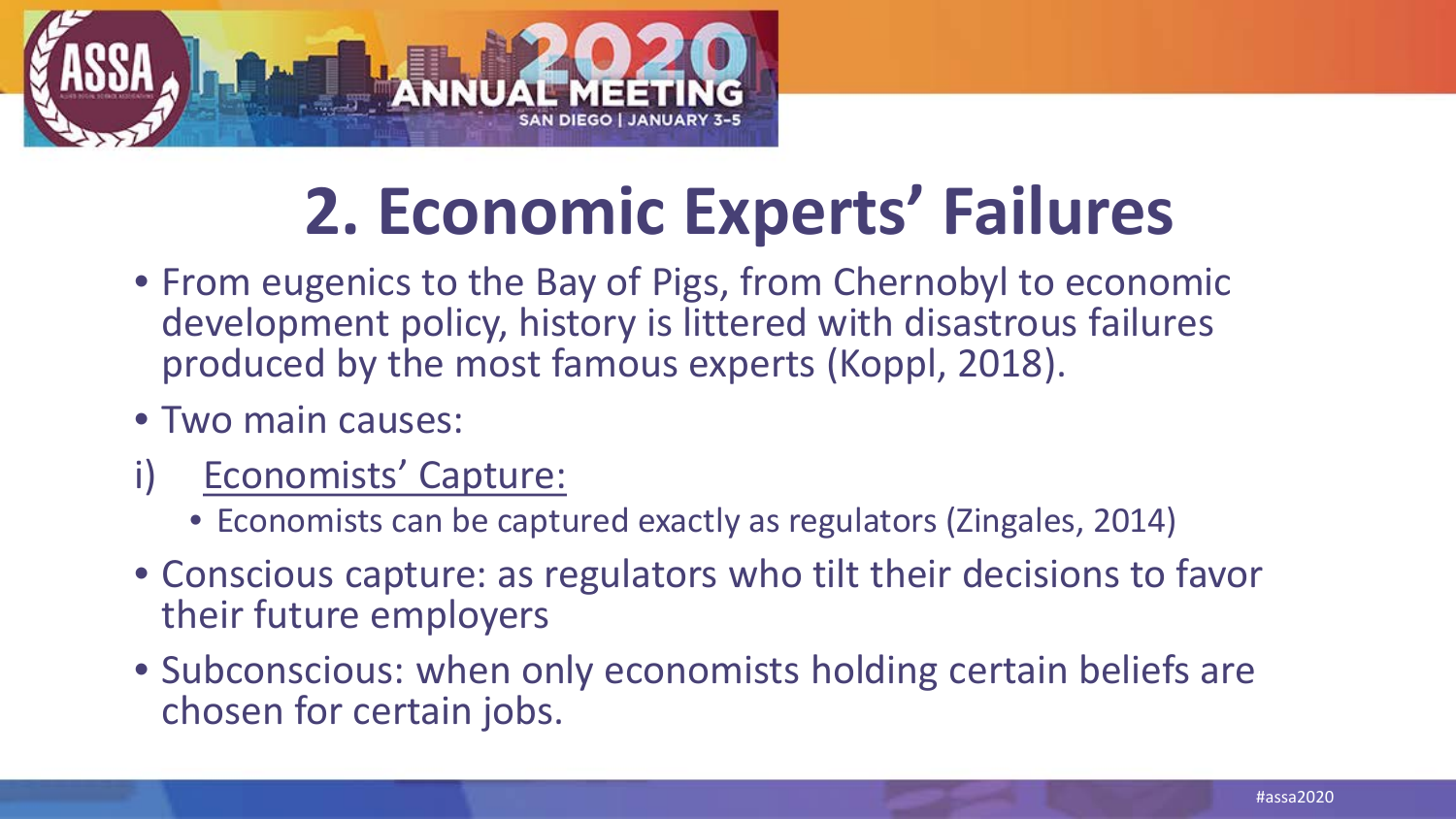

# **2. Economists' Groupthink**

- Janis (1972): a psychological phenomenon that occurs within a group where the desire for conformity results in a dysfunctional decision-making outcome (Bay of Pigs)
- Sense of superiority fosters groupthink, especially when a group feels threatened from the outside.
- Entertaining a critical hypothesis is seen as betrayal of the group and punished with ostracism.
- The result is excessive conformism, especially on those ideas that are very far away from those of the rest of the population.
- Consistent with what Sapienza and Zingales (2013) find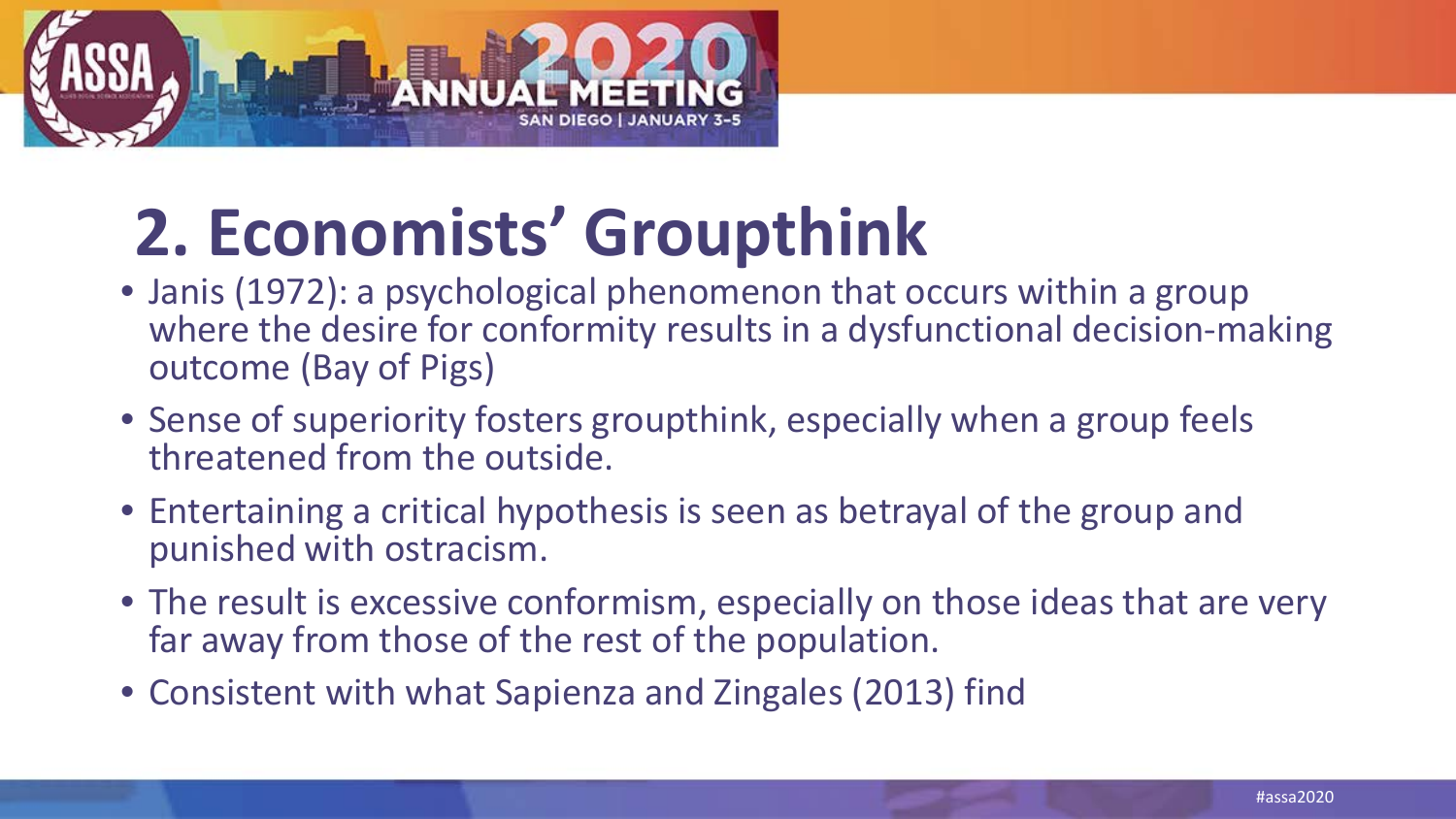

## **Potential Remedies**

- 1. How to delegate decision authority power to economic experts so as to minimize these problems
- Tucker (2018): five delegation principles for expert agencies:
	- i) a clear purpose;
	- ii) clear procedures;
	- iii) clear operating principles;
	- iv) sufficient transparency/accountability;
	- v) a clear mechanism to limit experts' power in emergency situations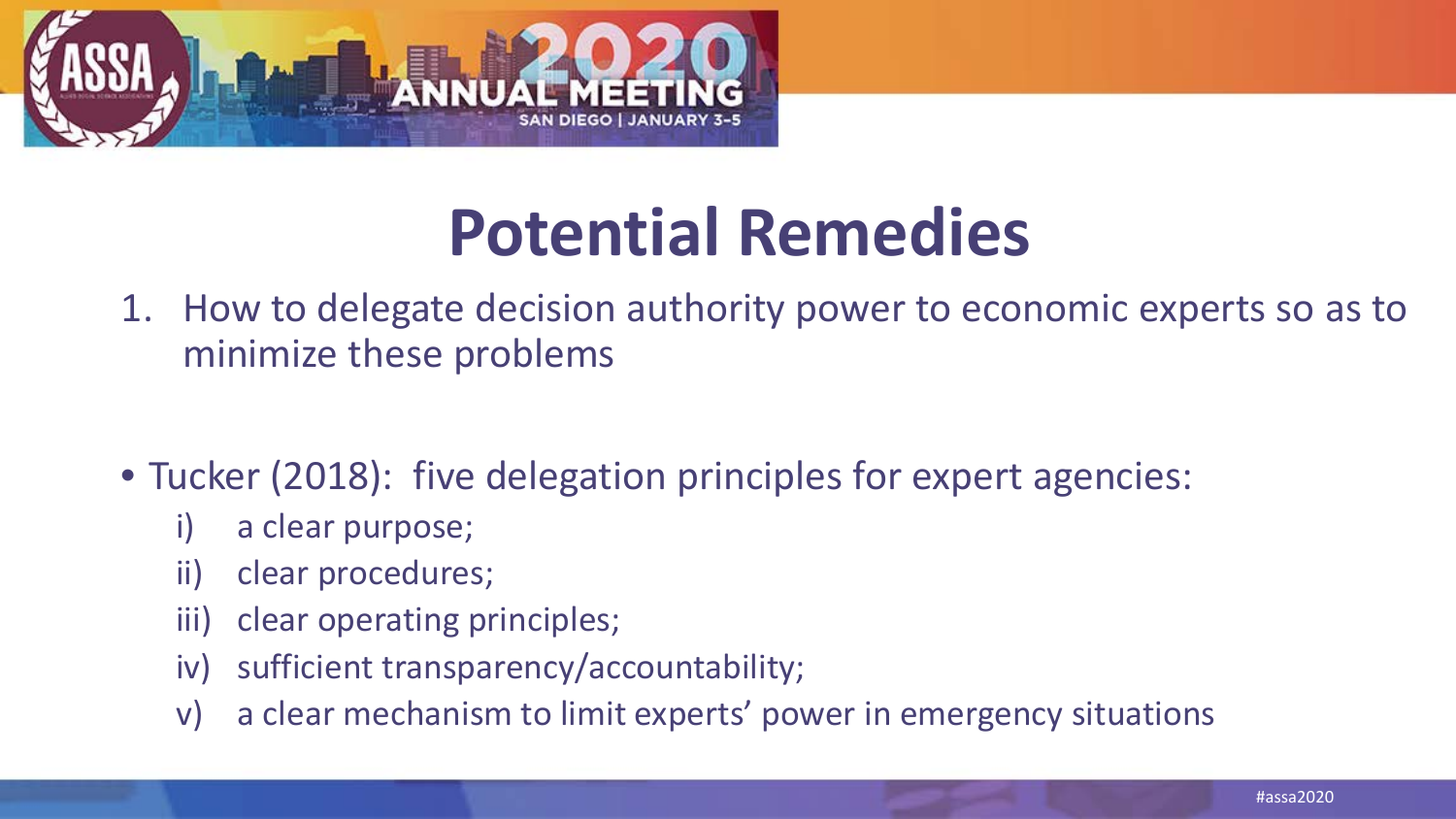

2. What we economists can do, inside our profession, to reduce the risk of preference distortions and groupthink:

I. Re-embed economics into social sciences

I. Political-Economy Welfare Analysis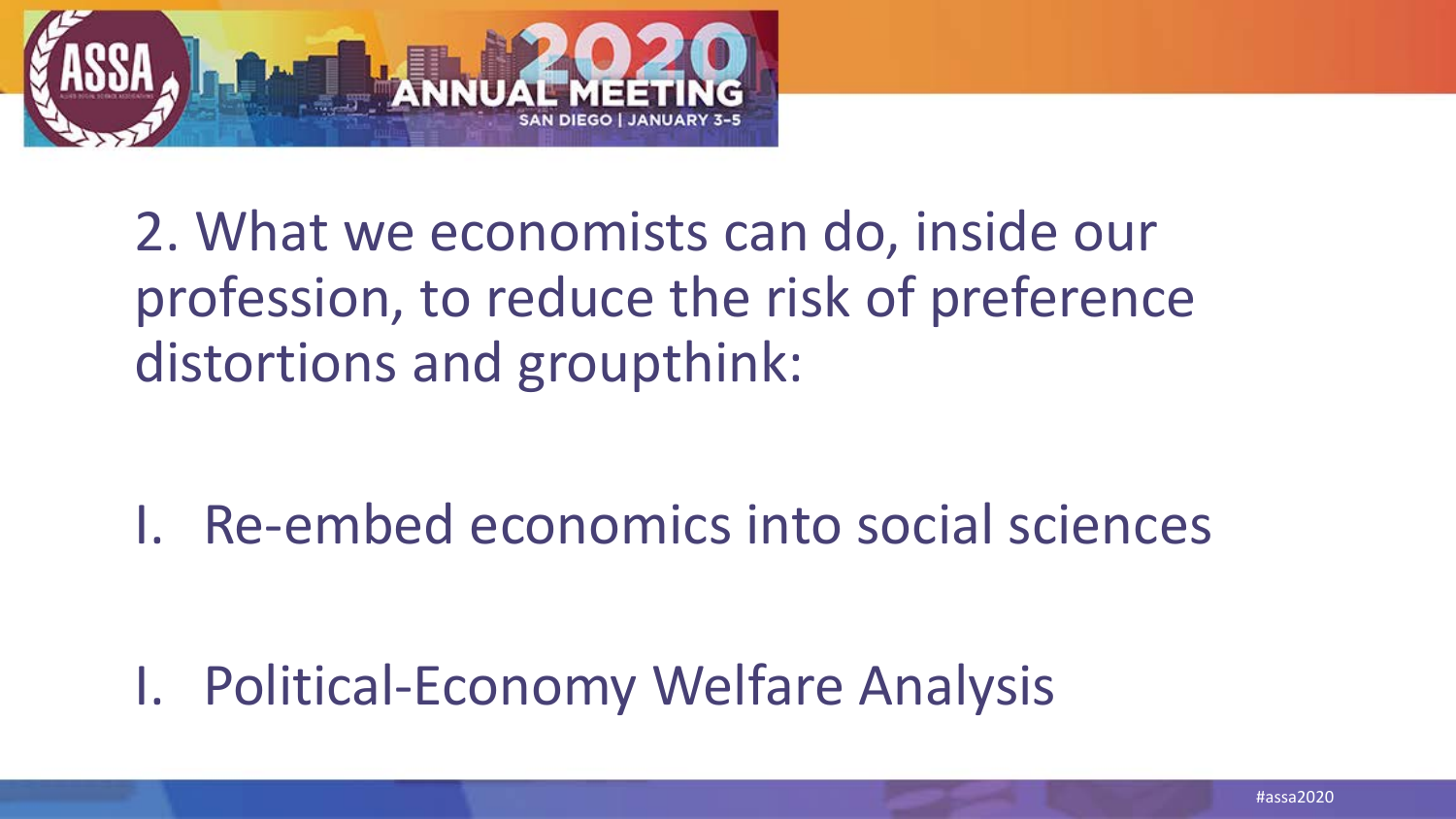

#### **I. Re-embed economics into social sciences**

- i) Historicize economics
	- Antitrust example
- ii) Sociologize economics
	- Euro example
- III) Politicize economics
	- Academic lobbying example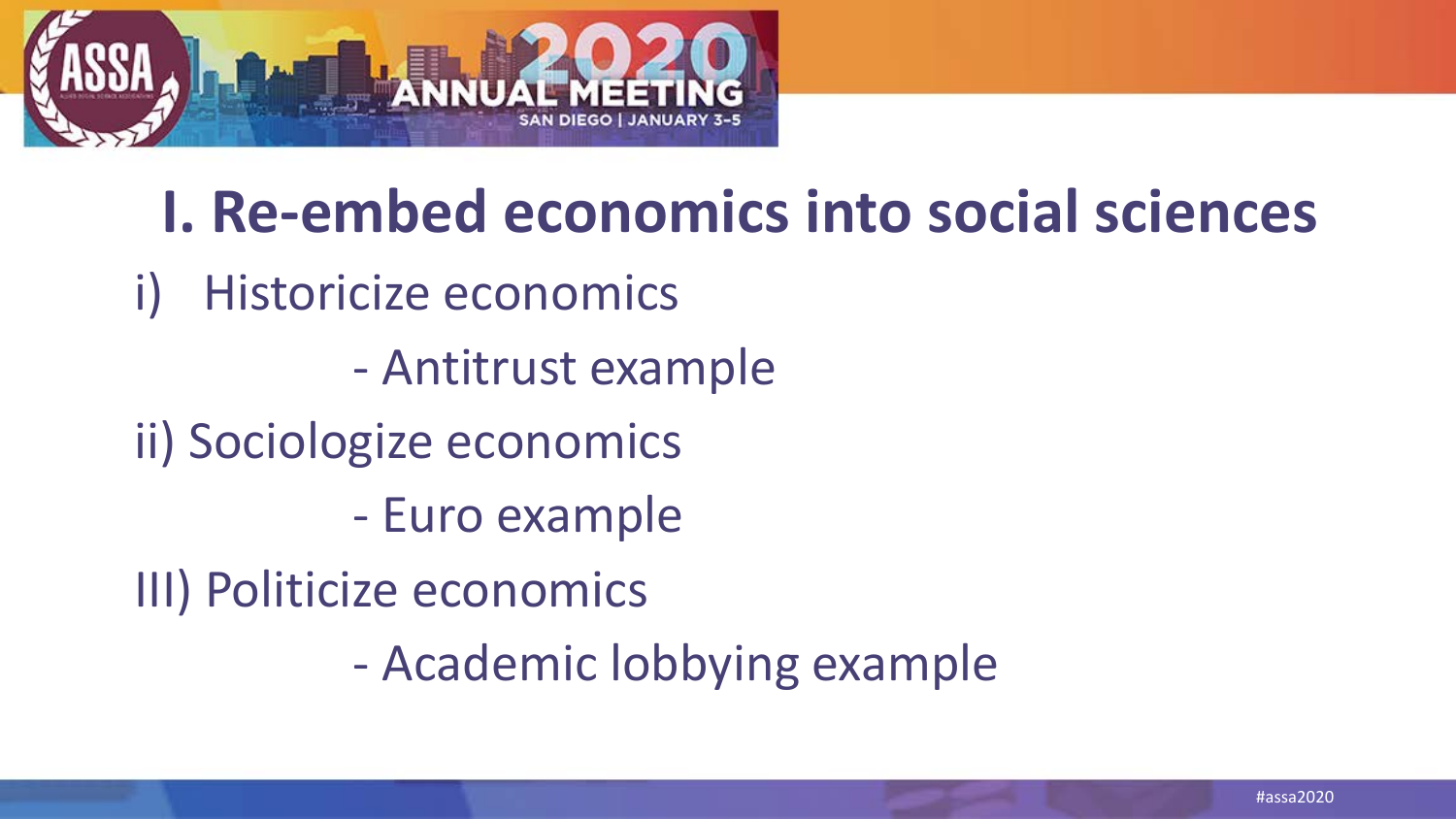

# **II. Political Economy Welfare Analysis**

- Political Economy has mainly focused on positive, not normative, analysis.
- A similar effort should be made to incorporate political science into our economic welfare analysis.
- Rather than using political failures to justify arbitrary<br>economic interventions, we should incorporate the very economic interventions, we should incorporate the very frictions present in the political process to conduct a feasible welfare analysis.
- The idea can be best illustrated with an example.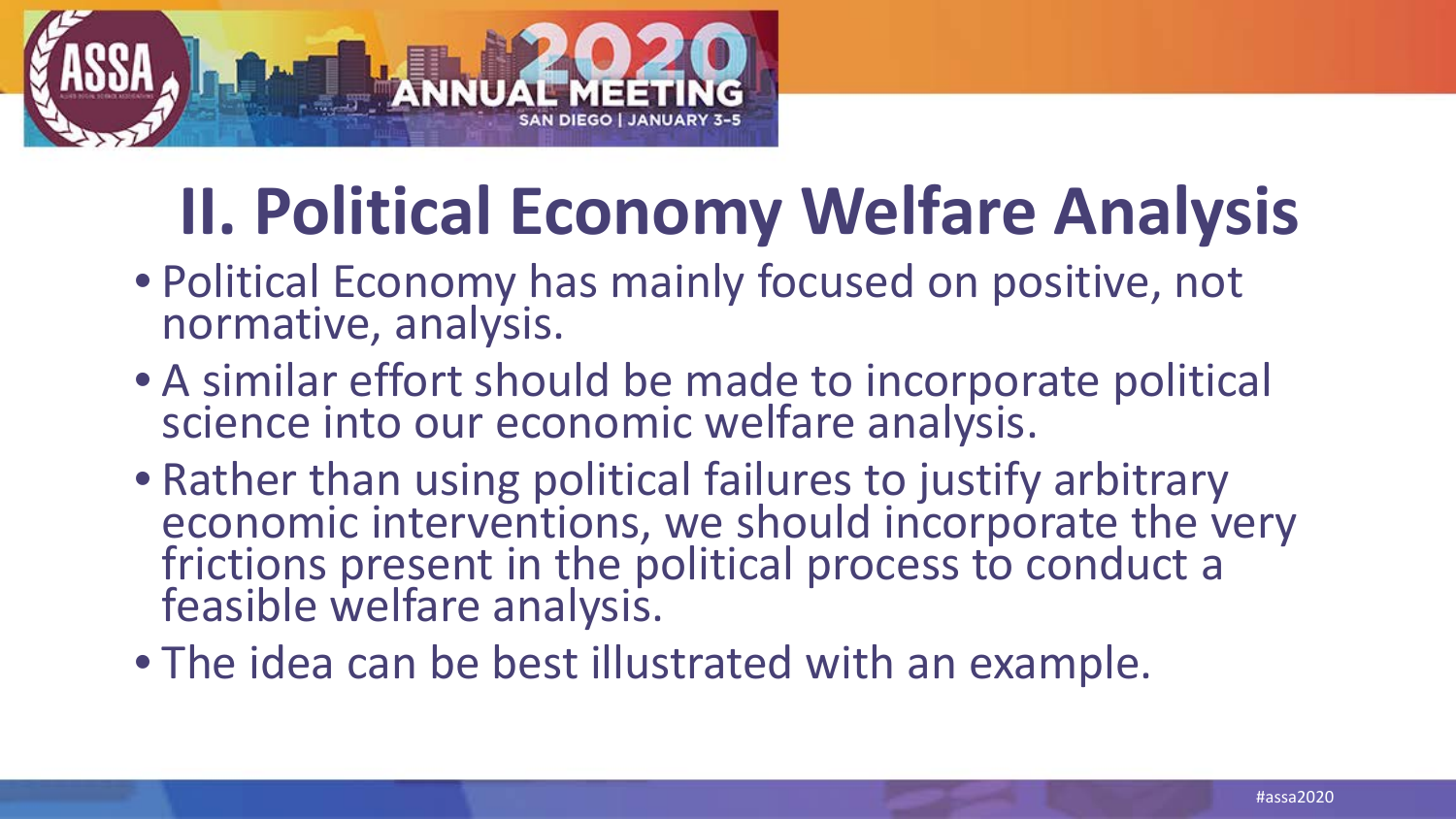

- Assume that
	- each person's marginal utility of income is very high up to a minimum income level and then constant
	- the social welfare function assigns equal weight to all individuals.
- Absent any friction in the political process, this welfare function is maximized by
- 1. Maximizing GDP
- 2. Reallocating income in favor of those who earn below the minimum income level.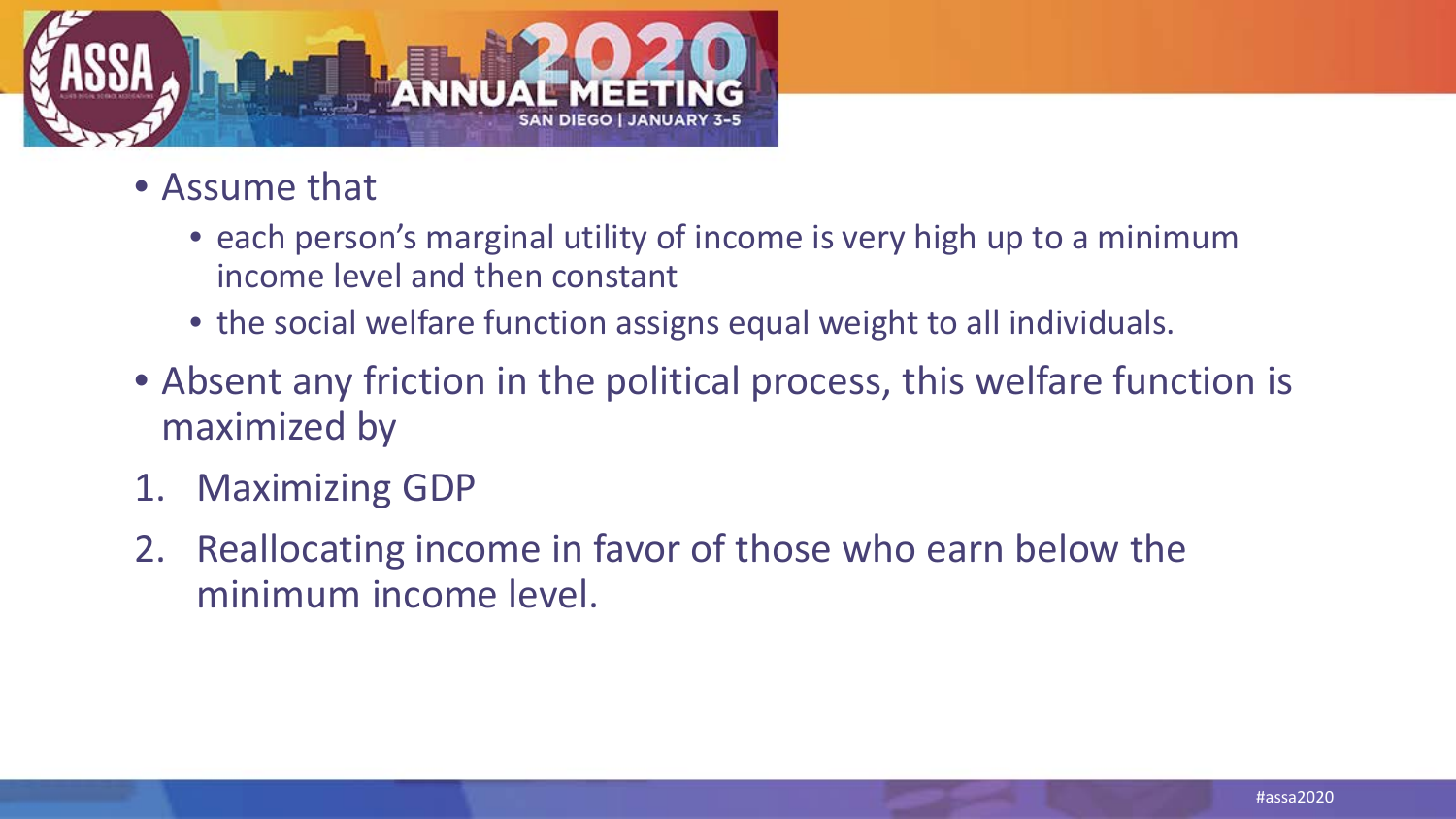

## **Let us now introduce a realistic friction in the redistribution process**

- If there are a few billionaires and a large mass of unemployed people, the cost of redistribution would be very concentrated, while the benefit diffuse (Olson, 1965), making the redistribution more difficult (let us say for simplicity, impossible).
- Then, the separation between production efficiency and distribution falls apart; so will many of the standard economic predictions.
- In this context, a law like the Robinson-Patman Act can be an effective way to ensure a minimum income, without needing a massive fiscal redistribution.